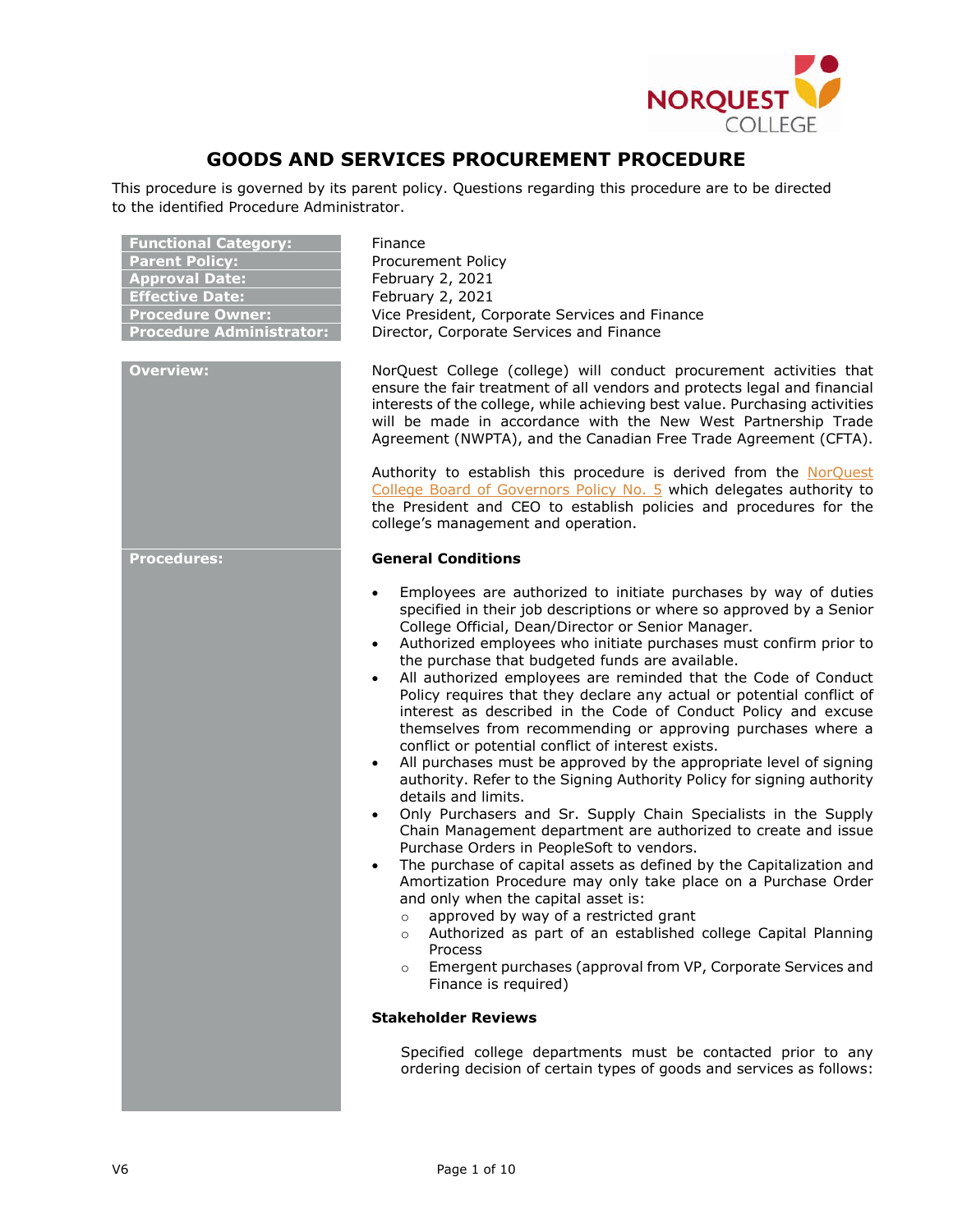

# Business Technology Services:

o For any computer hardware, software, mobility, telephone, and other devices including, but not limited to, office and classroom equipment that require access to the NorQuest network or NorQuest data.

# Facilities:

- o Furniture (including repair and replacement)
- o Modifications, renovations or additions to facility space, facility leases, tenant improvements and rentals
- o Safety, security and emergency preparedness

# Marketing and Communication:

o Marketing and advertising

### Library Services:

- o Resource materials, subscriptions, audio visual materials, including digital formats (e.g. e-books, streaming video), and all related agreements established for the usage of and licensing for digital materials.
- The authorized employee must submit a purchase request to the Supply Chain Management department, who will then determine the appropriate procurement method based on the Thresholds and Actions outlined below.
- Splitting the total procurement value of goods and/or services into smaller amounts to circumvent purchasing actions, requirements or approval limits is prohibited.
- Total procurement value includes all costs associated with the good and/or service over the total period of time. Required actions as identified in the table below would apply when it is known that the procurement of the goods and/or services over a period of time will reach the noted thresholds stated in this procedure.
- All purchase value thresholds identified in this procedure are in Canadian Dollars, excluding GST and all other applicable taxes.

# **Thresholds and Actions**

|                             | <b>Purchase of Goods</b>                                                                                                                                                                                                                                                                                                                                                                                                                                                           |
|-----------------------------|------------------------------------------------------------------------------------------------------------------------------------------------------------------------------------------------------------------------------------------------------------------------------------------------------------------------------------------------------------------------------------------------------------------------------------------------------------------------------------|
| <b>Total Purchase Value</b> | Required Actions                                                                                                                                                                                                                                                                                                                                                                                                                                                                   |
| $$0 \text{ to} < $5000$     | Refer to purchasing conditions in<br>Petty Cash Procedure, Procurement<br>Card Procedure, and Hosting<br>Procedure.<br>Where appropriate, stakeholder<br>reviews must be completed prior to<br>purchase (as outlined in the<br>section above).<br>Where appropriate, purchase items<br>personally and request<br>reimbursement by way of petty<br>cash or expense claim.<br>Purchase items with a procurement<br>card.<br>Invoice submitted to<br>accountspayable@norquest.ca with |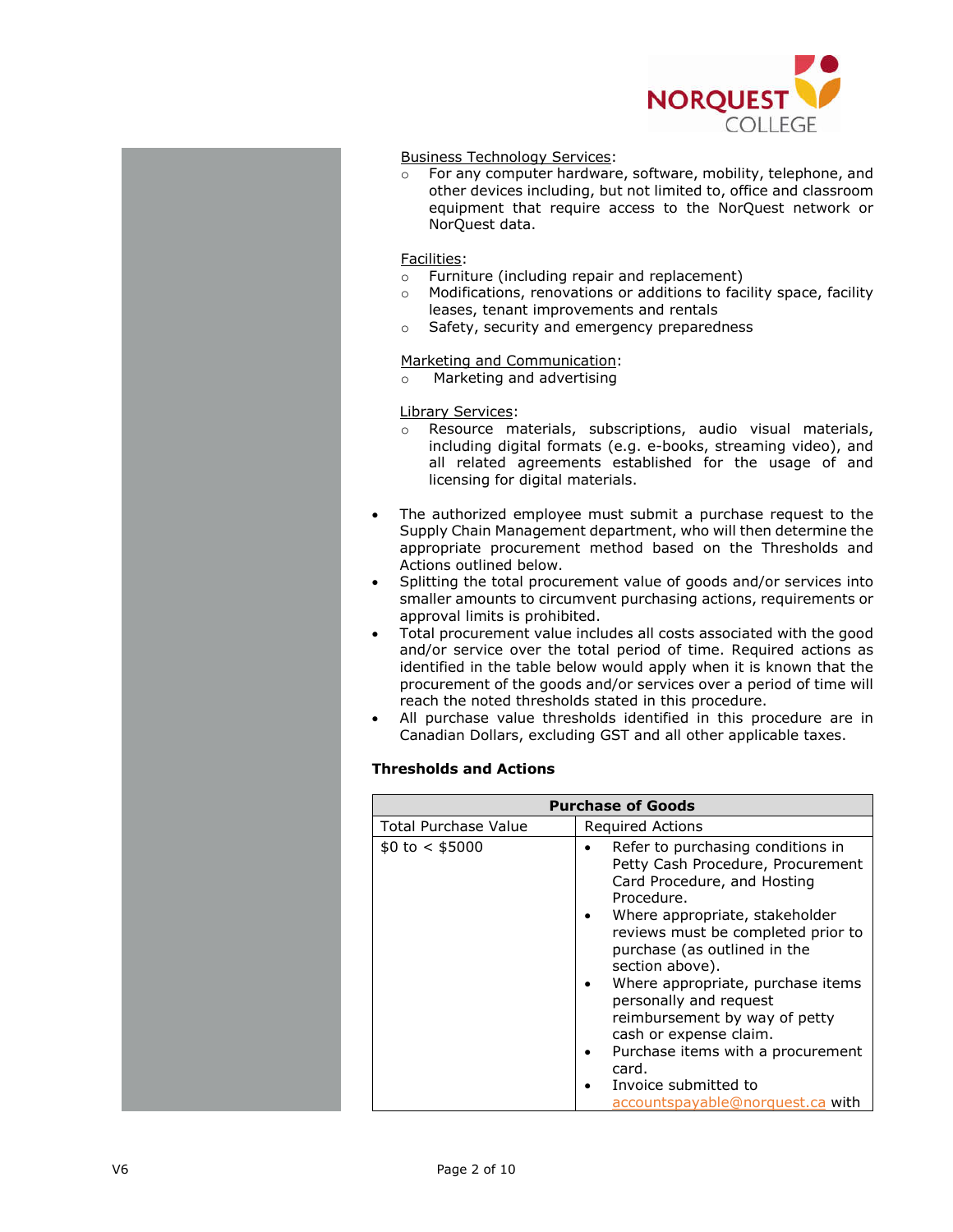

|                         | name of NorQuest employee<br>placing order stated on the invoice.<br>Purchase order not required unless<br>vendor requested.                                                                                                                                                                                                                                           |
|-------------------------|------------------------------------------------------------------------------------------------------------------------------------------------------------------------------------------------------------------------------------------------------------------------------------------------------------------------------------------------------------------------|
| $$5,000$ to < \$25,000  | Purchase order is required.<br>Contract available if requested.<br>One written quote required.<br>For any goods over \$5000 refer to<br>the Capitalization and Amortization<br>Procedure.                                                                                                                                                                              |
| $$25,000$ to < \$75,000 | Purchase order is required.<br>Contract available if requested.<br>Obtain three written quotes from<br>approved vendors where possible,<br>or rationale is to be provided why<br>not possible in a Competitive Bid<br>Exception Form.<br>For any goods over \$5000, refer to<br>the Capitalization and Amortization<br>Procedure.                                      |
| $\geq$ \$75,000         | Contract is required. The type of<br>agreement will determine the need<br>for Purchase Orders.<br>Formal tender required for<br>procurement excluding<br>Construction/Renovation, or<br>rationale is to be provided why not<br>possible in a Competitive Bid<br>Exception Form.<br>Contact the Sr Supply Chain<br>Specialist or Manager of Supply<br>Chain Management. |

| <b>Purchase of Services from Unincorporated Person</b> |                                                                                                                                                                                                                                                                                                                  |  |
|--------------------------------------------------------|------------------------------------------------------------------------------------------------------------------------------------------------------------------------------------------------------------------------------------------------------------------------------------------------------------------|--|
| <b>Total Purchase Value</b>                            | <b>Required Actions</b>                                                                                                                                                                                                                                                                                          |  |
| \$0 to < \$5000                                        | Purchase Order is required.<br>One written quote is required.                                                                                                                                                                                                                                                    |  |
| \$5,000 < \$25,000                                     | Contract is required.<br>Contract Determination form<br>reguired.<br>One written quote is required.                                                                                                                                                                                                              |  |
| $$25,000$ to < \$75,000                                | Contract is required.<br>Contract Determination form<br>reguired.<br>Obtain three written quotes from<br>approved vendors where possible,<br>or rationale is to be provided why<br>not possible in a Competitive Bid<br>Exception Form.<br>Refer to the Contract Management<br>Procedure for other requirements. |  |
| $\geq$ \$75,000                                        | Contract is required.<br>Contract Determination form<br>required.                                                                                                                                                                                                                                                |  |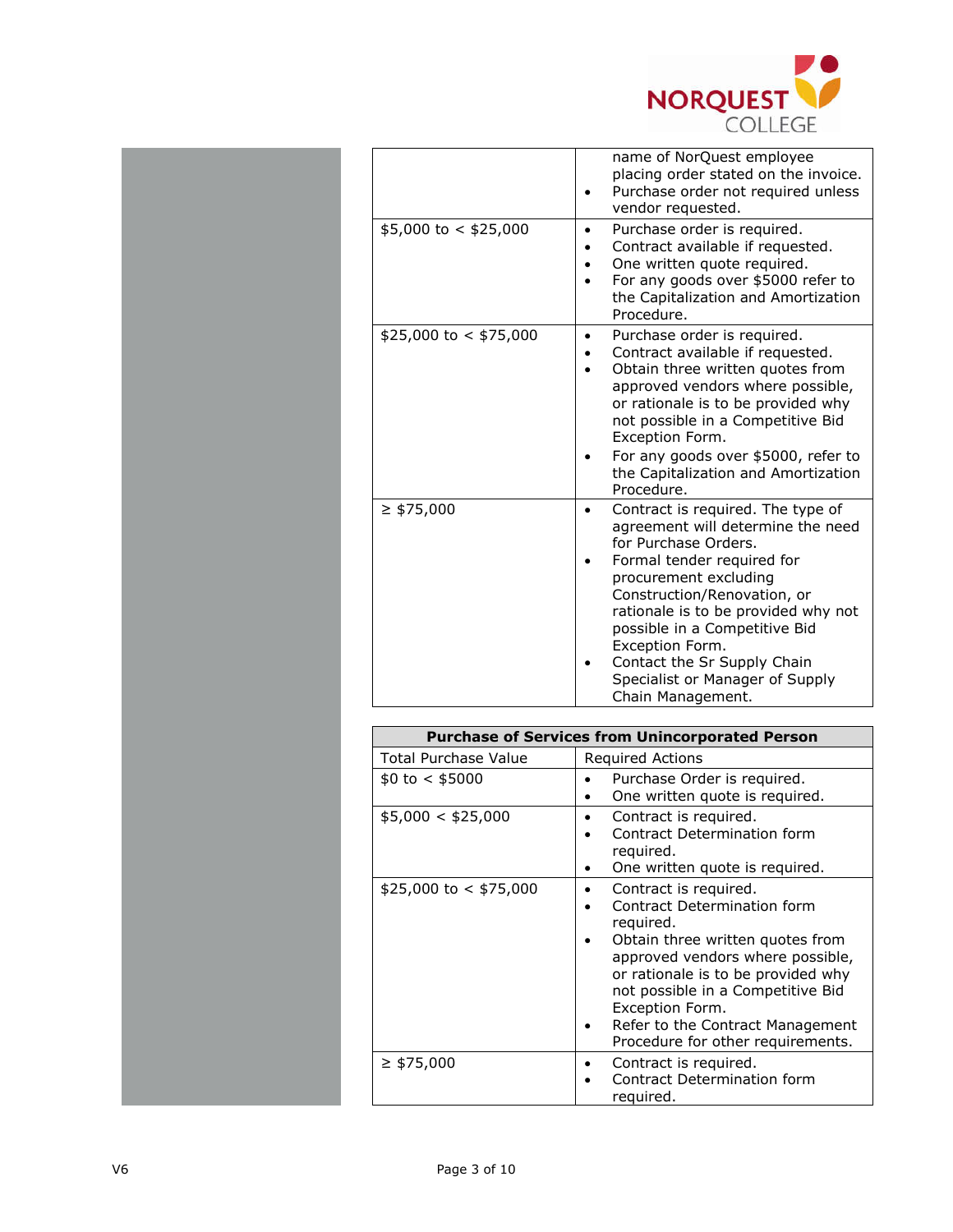

|                             | Formal tender required for<br>procurement excluding<br>Construction/Renovation, or<br>rationale is to be provided why not<br>possible in a Competitive Bid<br>Exception Form.<br>Contact the Sr Supply Chain<br>Specialist or Manager of Supply<br>Chain Management.                                                                                                                                                                                                                                                                                        |
|-----------------------------|-------------------------------------------------------------------------------------------------------------------------------------------------------------------------------------------------------------------------------------------------------------------------------------------------------------------------------------------------------------------------------------------------------------------------------------------------------------------------------------------------------------------------------------------------------------|
|                             | <b>Purchase of Services or Combination of Goods and Services</b>                                                                                                                                                                                                                                                                                                                                                                                                                                                                                            |
| <b>Total Purchase Value</b> | <b>Required Actions</b>                                                                                                                                                                                                                                                                                                                                                                                                                                                                                                                                     |
| \$0 to < \$5000             | Refer to purchasing conditions in<br>Petty Cash Procedure, Procurement<br>Card Procedure, and Hosting<br>Procedure.<br>Where appropriate, stakeholder<br>reviews must be completed prior to<br>purchase (as outlined in the<br>section above).<br>Where appropriate, purchase items<br>personally and request<br>reimbursement by way of petty<br>cash or expense claim; applying<br>the principles and limits outlined in<br>related procedures.<br>Purchase items with a procurement<br>card.<br>Invoice submitted to<br>accountspayable@norquest.ca with |
|                             | name of NorQuest employee<br>placing order stated on the invoice.                                                                                                                                                                                                                                                                                                                                                                                                                                                                                           |
| $$5,000$ to < \$25,000      | Purchase order is required.<br>$\bullet$<br>Contract available if requested One<br>written quote required.<br>For any goods over \$5000<br>Refer to the Capitalization and<br>Amortization Procedure.                                                                                                                                                                                                                                                                                                                                                       |
| $$25,000$ to < \$75,000     | Contract is required.<br>$\bullet$<br>Obtain three written quotes from<br>approved vendors where possible,<br>or rationale is to be provided why<br>not possible in a Competitive Bid<br>Exception Form.<br>Refer to the Contract Management<br>Procedure for other requirements.                                                                                                                                                                                                                                                                           |
| $\geq$ \$75,000             | Contract is required.<br>$\bullet$<br>Formal tender required for<br>procurement excluding<br>Construction/Renovation, or<br>rationale is to be provided why not<br>possible in a Competitive Bid<br>Exception Form.                                                                                                                                                                                                                                                                                                                                         |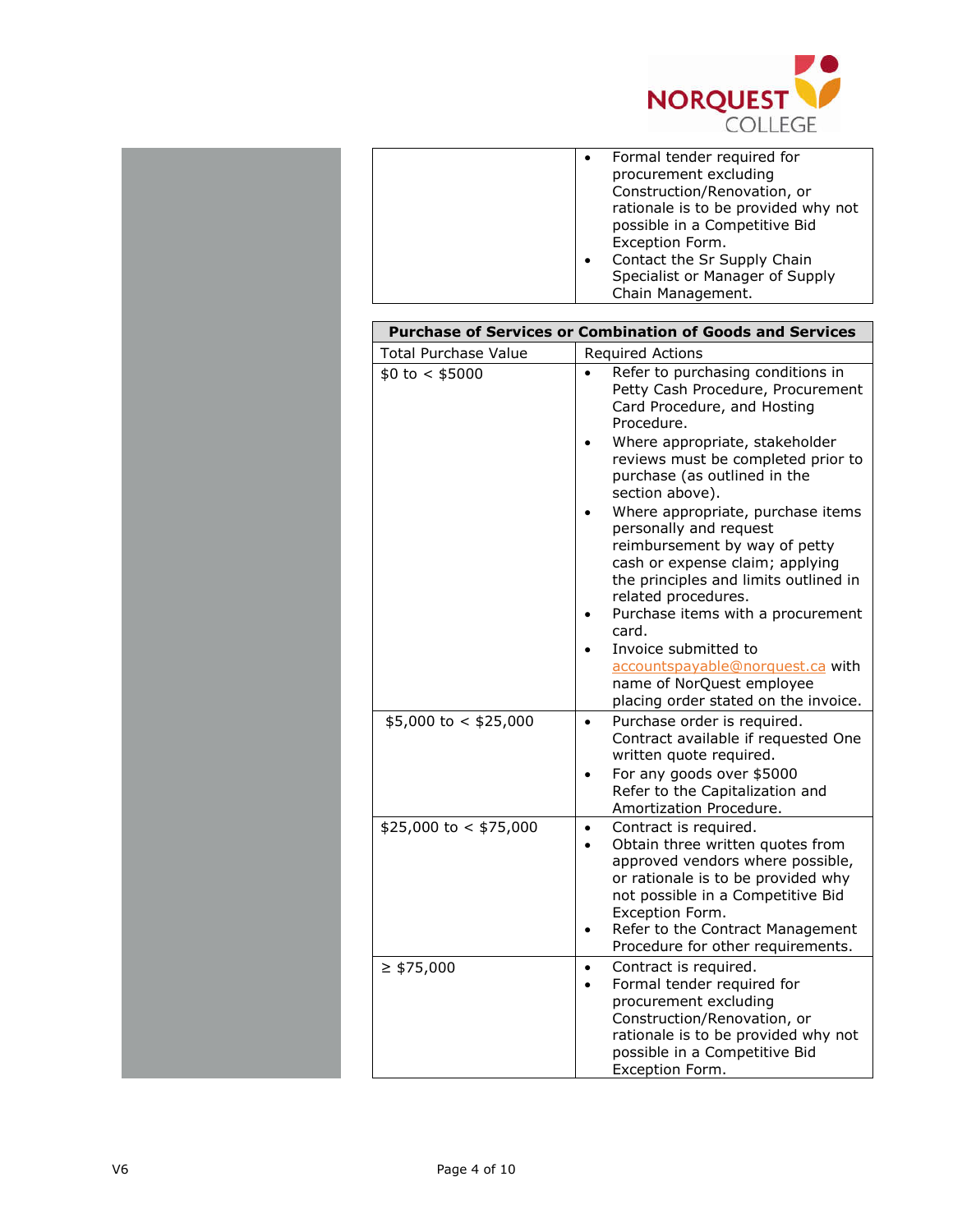

| Contact the Sr Supply Chain<br>Specialist or Manager of Supply |
|----------------------------------------------------------------|
| Chain Management.                                              |

| <b>Construction/Renovation Only - Services/Goods</b> |                                                                                                                                                                                                                                                                                                                                                                                                                                                                          |  |
|------------------------------------------------------|--------------------------------------------------------------------------------------------------------------------------------------------------------------------------------------------------------------------------------------------------------------------------------------------------------------------------------------------------------------------------------------------------------------------------------------------------------------------------|--|
| <b>Total Purchase Value</b>                          | <b>Required Actions</b>                                                                                                                                                                                                                                                                                                                                                                                                                                                  |  |
| \$0 to < \$5000                                      | Refer to purchasing conditions in<br>Petty Cash Procedure, Procurement<br>Card Procedure, and Hosting<br>Procedure.<br>Where appropriate, stakeholder<br>reviews must be completed prior to<br>purchase (as outlined in the<br>section above).<br>Where appropriate, purchase items<br>and request reimbursement by way<br>of petty cash or expense claim;<br>applying the principles and limits<br>outlined in related procedures.<br>Purchase items with a procurement |  |
|                                                      | card.<br>Invoice submitted to<br>accountspayable@norquest.ca with<br>name of NorQuest employee<br>placing order stated on the invoice.                                                                                                                                                                                                                                                                                                                                   |  |
| $$5,000$ to < \$25,000                               | Purchase order is required.<br>$\bullet$<br>Contract available if requested One<br>written quote required.<br>Using Pre-Qualified List of<br>General/Trade contractors is<br>encouraged.                                                                                                                                                                                                                                                                                 |  |
| $$25,000$ to < \$200,000                             | Contract is required.<br>$\bullet$<br>Three quotes are required using<br>$\bullet$<br>Request for Quotes for<br>Construction / Trade Services, or<br>rationale is to be provided why not<br>possible in a Competitive Bid<br>Exception Form.<br>Using Pre-Qualified List of<br>General/Trade contractors is<br>encouraged.                                                                                                                                               |  |
| $\geq$ \$200,000                                     | Contract is required.<br>Formal tender is required, or<br>rationale is to be provided why not<br>possible in a Competitive Bid<br>Exception Form.<br>Contact the Sr Supply Chain<br>Specialist or Manager of Supply<br>Chain Management.                                                                                                                                                                                                                                 |  |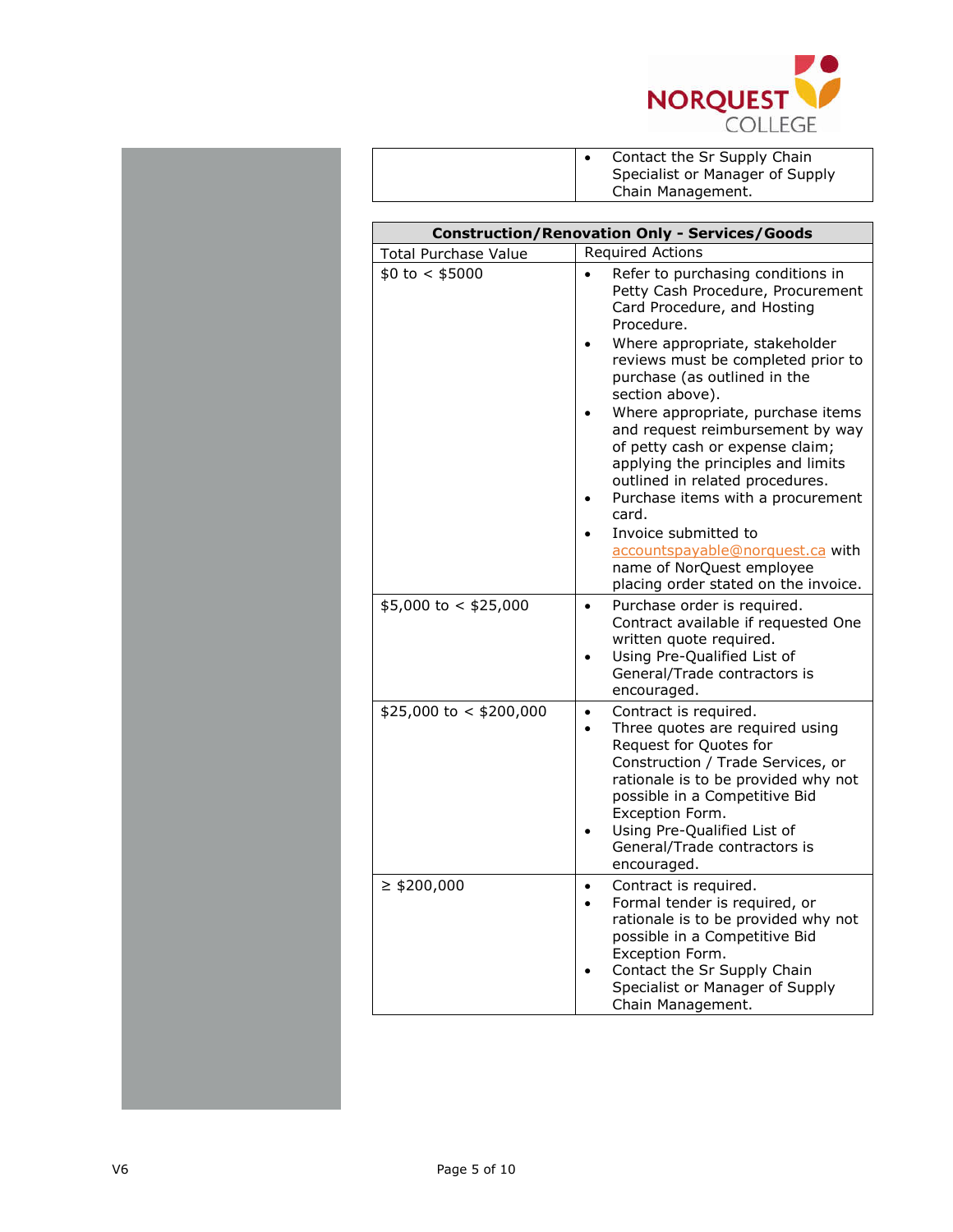

# **Other Information**

#### Other Related Procedures

 Classifying the purchase of tangible goods as capital assets, or combining the purchase of goods to create a tangible capital asset must meet the conditions of the Capitalization and Amortization Procedure.

#### Vendor Selection and Pre-Approval

- Vendors are required to meet insurance and WCB requirements as defined in the Contract or Purchase Order documents.
- Vendors providing an application or software that is collecting, using, maintaining, or disclosing personal information may be required to complete or participate in the completion of: a Security Systems Assessment (SSA), a Privacy Impact Assessment (PIA), and/or a Records System Assessment (RSA).
	- o Refer to the Protection of Privacy Procedure and Digital Security Policy for more information.
- New vendors are required to complete an Electronic Funds Transfer (EFT) Request Form.
- In addition to competitive pricing the capability of vendors to do business with the college will be assessed considering reputation, financial stability, reliability, quality of products and/or services, and health and safety plans (if applicable).
- All vendor information is to be sent to Supply Chain Management at supplychain@norquest.ca.

#### Quote Requirements

- Quotes are to be obtained by the Supply Chain Management department.
- Vendor quotes must contain:
	- o name and phone number of the individual providing the quote
	- o reference (quote) number
	- o how long the quote is valid
	- o detailed, itemized descriptions of the goods and/or services
	- o dollar value and currency of each itemized good and/or service
	- o terms and conditions (college and vendor) that apply (e.g. delivery date, service completion date)
	- o additional fees / charges (e.g. shipping, re-stocking)
- Each quote must contain identical specifications or scope of work so they can be compared to one another.

#### Purchase Orders

- Purchase orders are initiated by a request using PeopleSoft Requisition unless otherwise approved by the Supply Chain Management department.
- All supporting documentation must be submitted with the requisition.

#### Formal Tendering

 Supply Chain Management will coordinate all competitive purchasing activities and work with college departments to develop a Request for Proposal, Request for Qualifications, Requests for Information, Request for Quotes, and evaluations.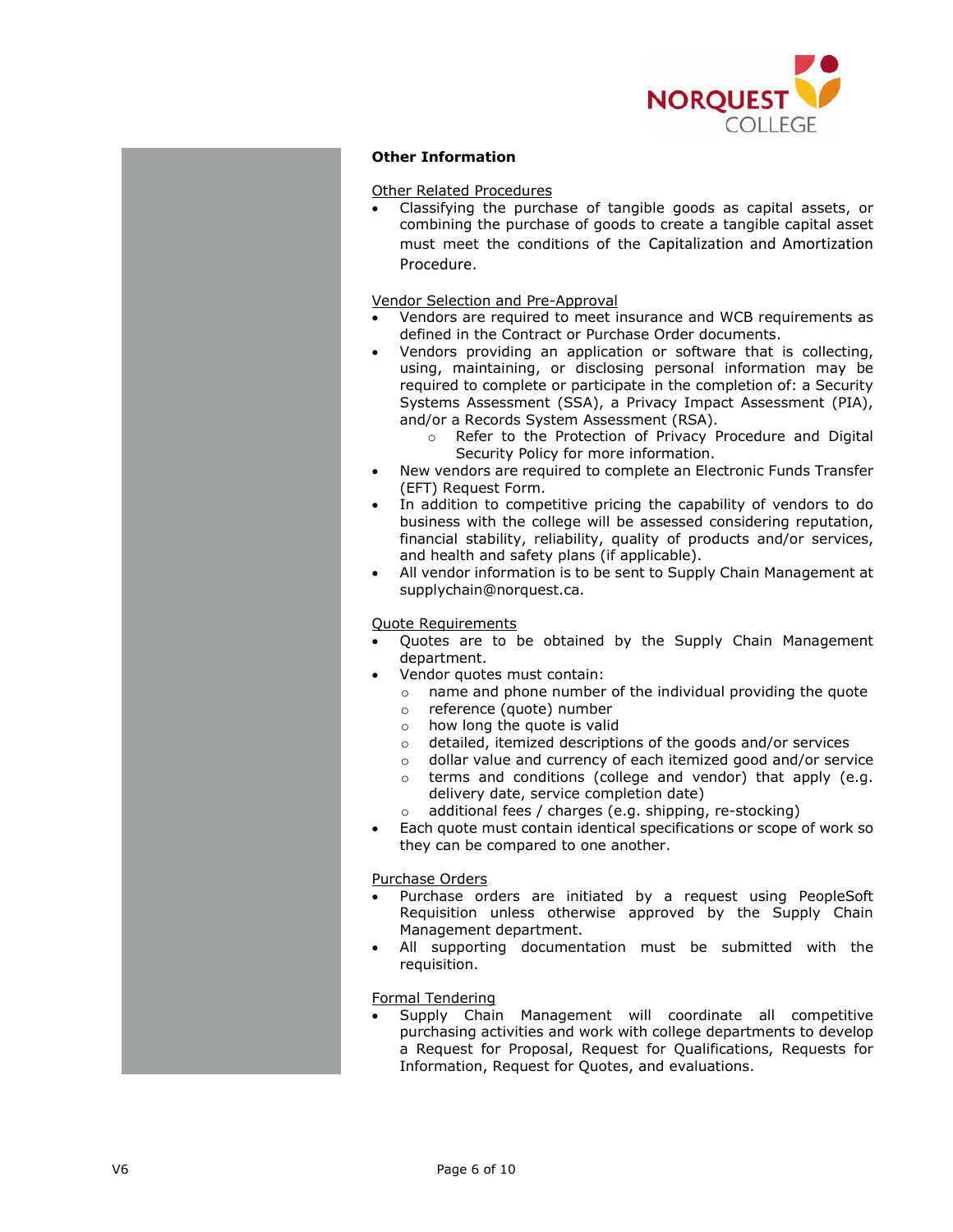

 Supply Chain Management in conjunction with departments and other stakeholders will review responses and recommend a preferred vendor using pre -established evaluation criteria .

Sole Source Purchases

- o Not every situation is applicable to a competitive environment. In these cases, a Competitive Bid Exception Form (CBE) must be completed to explain and justify not using a competitive process in alignment with the exceptions outlined in the CFTA and NWPTA . **The use of a CBE will be at the discretion of the Supply Chain Management department depending on the nature of the goods or services being procured** .
- The Competitive Bid Exception Form must be approved prior to creating a purchase order or contract.
	- o The Competitive Bid Exception Form must be approved by the Manager of Supply Chain Management .
	- o Any sole source purchases of Goods and/or Services over \$75,000, and Construction/Renovation over \$200,000 will be sent to the VP Corporate Services and Finance for final approval.
- To align with CFTA and NWPTA regulations, **Competitive Bid Exceptions approved for Goods and Services over \$75,000 and Construction/Renovations over \$200,00 0 will be posted publicly on the APC (Alberta Purchasing Connection) website for a period of 10 working days to allow for Bid Protest challenge. Exceptions must be approved by the Manager, Supply Chain Management .**
	- o **If no supplier(s) successfully challenge the posting , the college may proceed with acquisition of the goods and services from the identified sole source supplier** .
	- o If suppliers challenge the posting, they must submit a response in writing outlining the firm's ability to address the specified procurement. If the suppliers are able to offer a competitive solution, we will proceed with a formal tendering process.
	- o **This will be at the discretion of the Supply Chain Management department depending on the nature of the goods or services being procured** .
- Original documentation is to be submitted with the contract or requisition.

Emergency Services

 Alternate Goods and Services procedures may be followed in the event of an emergency, defined as an incident or event that is outside the scope of normal operations that requires prompt attention to mitigate risk to health, safety, or welfare of people, limit damage to property and environment, or safeguard the reputation of the college as deemed necessary by a Senior College Official .

#### Actions

- Select and instruct an appropriate vendor to begin work.
- Notify and request written authorization from the appropriate college signing authority.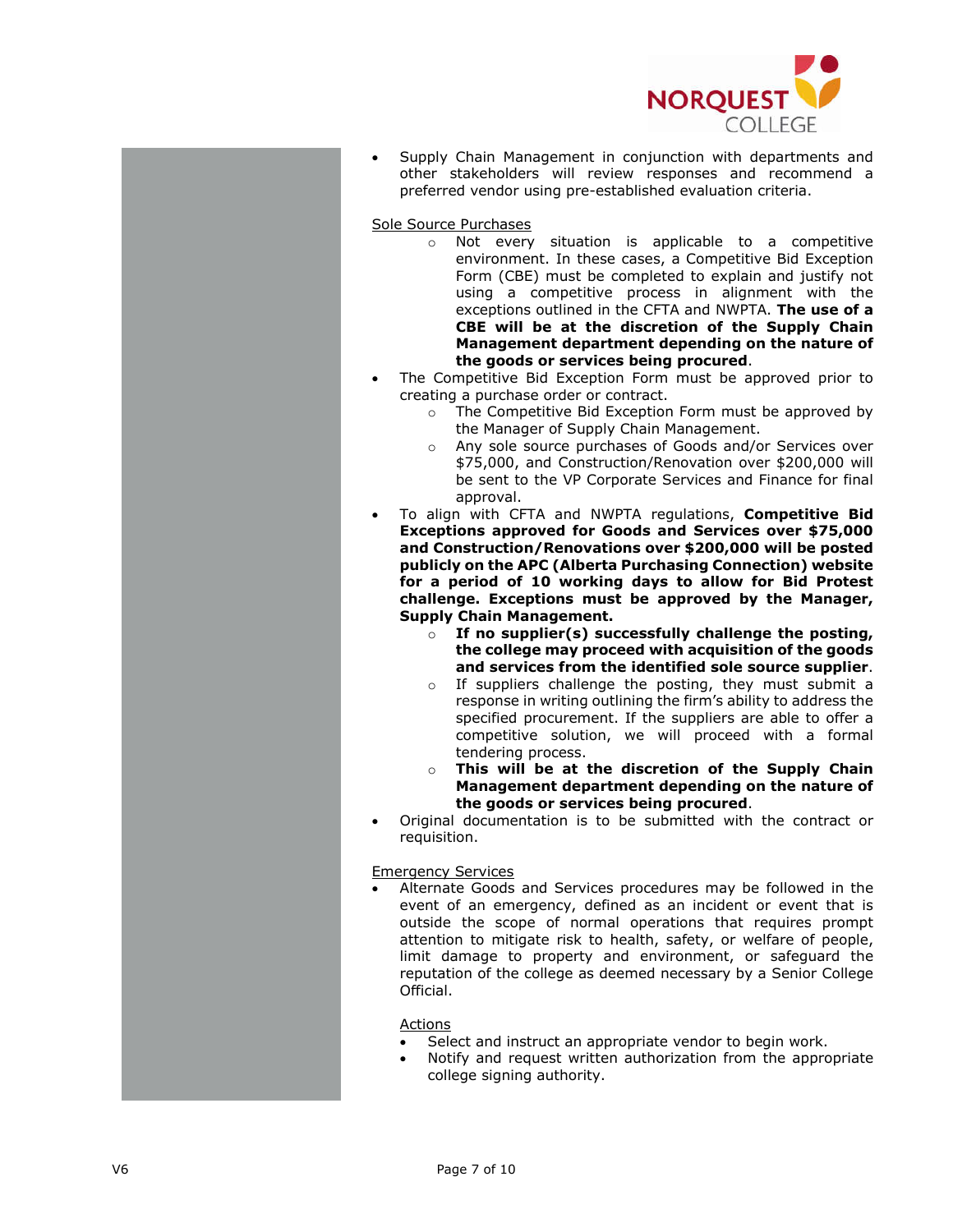

- Forward the authorization to the Supply Chain Management department, outlining the nature of the emergency, the attending contractor's name, billing address, and other supporting documentation.
- As soon as possible thereafter, create and execute a purchase order or contract for formal processing and approval.

#### **Exceptions**

The following are exceptions to the Goods and Services thresholds and actions:

- Professional Development activities, as outlined in the Learning and Development Procedure.
- Professional dues, memberships, and entity level memberships.
- Insurance premiums
- Travel and accommodations (refer to the Travel and Related Expenses Procedure).
- Land/building acquisition
- Building leases

#### Vendor Payments

- Vendors must send all invoices directly to the Accounts Payable Unit at accountspayables@norquest.ca.
- The Materials Management Technician in the Loading Dock is responsible for verifying goods received, and the individual divisions are responsible for verifying that services are performed.
- The signing authority of the purchase is responsible for ensuring that invoices are accurate and charged to the correct budget.

**Definitions: Canadian Free Trade Agreement**: Canada's internal trade framework for the flow of goods and services, investment and labor mobility. It requires all bids and awards for Goods and or Services of \$100,000 or more and Construction contracts of \$250,000 to be publicly posted to the Alberta Purchasing Connection.

> **Contract**: is a legally binding agreement for one party to provide goods or services to the other party, in exchange for payment or other form of consideration, subject to terms and conditions.

> **Formal tender:** a publicly conducted purchasing process where requirements for goods and/or services are made known and open to all desiring to bid. Also referred to as competitive bid. Required for bids meeting the Canadian Free Trade Agreement and New West Partnership Trade Agreement thresholds.

**Good:** A tangible material item that can be seen, touched, or felt and are ready for sale to customers.

**New West Partnership Trade Agreement**: an agreement between the Alberta, British Columbia, and Saskatchewan governments guaranteeing access to each other's market. It requires publicly posted competitive processes for purchases of goods or services of \$75,000 or more, and construction contracts of \$200,000 or more.

**Privacy Impact Assessment (PIA):** a PIA is a risk management process that helps public bodies ensure they meet legislative requirements and identify the impacts their programs and activities will have on individuals' privacy.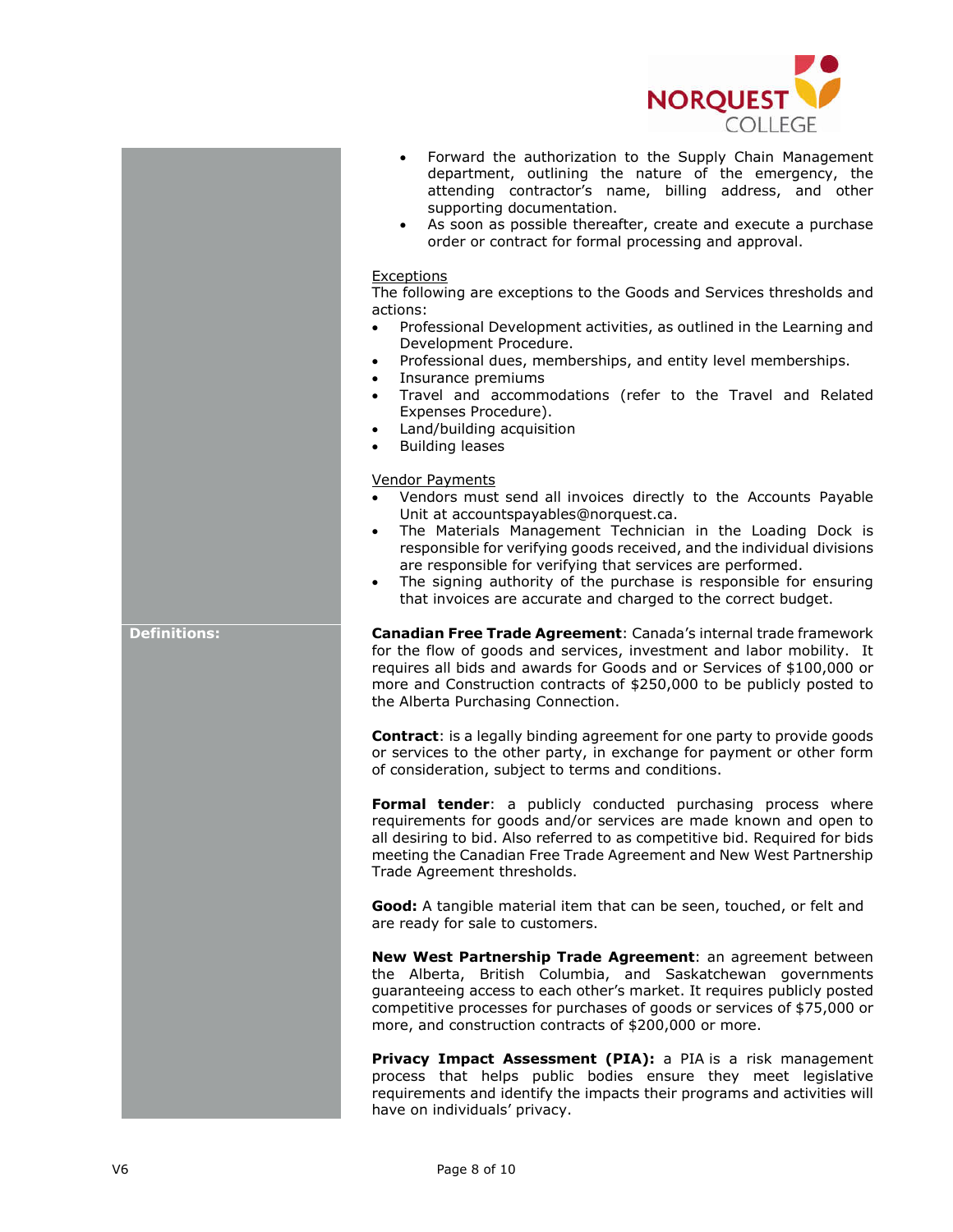

**Purchase Order**: a legally binding agreement issued to vendors for goods and/or services.

**Quote**: a written statement of price, terms of sale and description of goods and/or services offered by a vendor.

**Records Security Assessment (RSA):** a records system assessment (RSA) is an evaluation tool that helps departments assess whether a specific business system complies with minimum recordkeeping requirements.

**Request for Pre-Qualifications**: a document distributed before initiation of the RFP process used to gather vendor information to generate a pool of qualified vendors for specific goods or services.

**Request for Proposal (RFP)**: a document used to elicit bids from potential vendors for a product or service. The RFP outlines the bidding process and contract terms, and provides guidance on how the bid should be formatted and presented. An RFP is formal / public tendering open to a wide range of bidders, creating an open, fair competition for all vendors.

**Request for Quote**: a written invitation for vendors to submit a quote on required goods.

**Senior College Officials:** includes members of the NorQuest College Board of Governors, President and CEO, Vice Presidents, and Chiefs.

**Service:** An intangible need, including but not limited to: amenities, facilities, benefits, or help provided by other people.

**Sole Source**: Procurement from a supplier of a good and/or service without a competitive process and requires a Competitive Bid Exception (CBE) form. This is usually only done where the good and/or service is available from a single or limited source.

**Systems Security Assessment (SSA):** an assessment that identifies potential digital security issues prior to the acquisition/use of cloud or on-premise services such that an informed decision can be made on the acquisition of the service/system and any required mitigations put in place to help ensure good digital security practices and alignment with the college digital security policy and standards.

**Total Procurement Value**: is the estimated total value of a procurement (excluding GST and other applicable taxes) including all potential extension over a period of time, whether awarded to one or more suppliers.

**Vendor**: a supplier or potential supplier of goods and/or services which may also be referred to as a contractor or consulting company.

- Asset Inventory Management Procedure
- Canadian Free Trade Agreement
- Capitalization and Amortization Procedure
- Code of Conduct Policy
- Contract Management Procedure
- Digital Security Policy

**Related NorQuest College Information:**